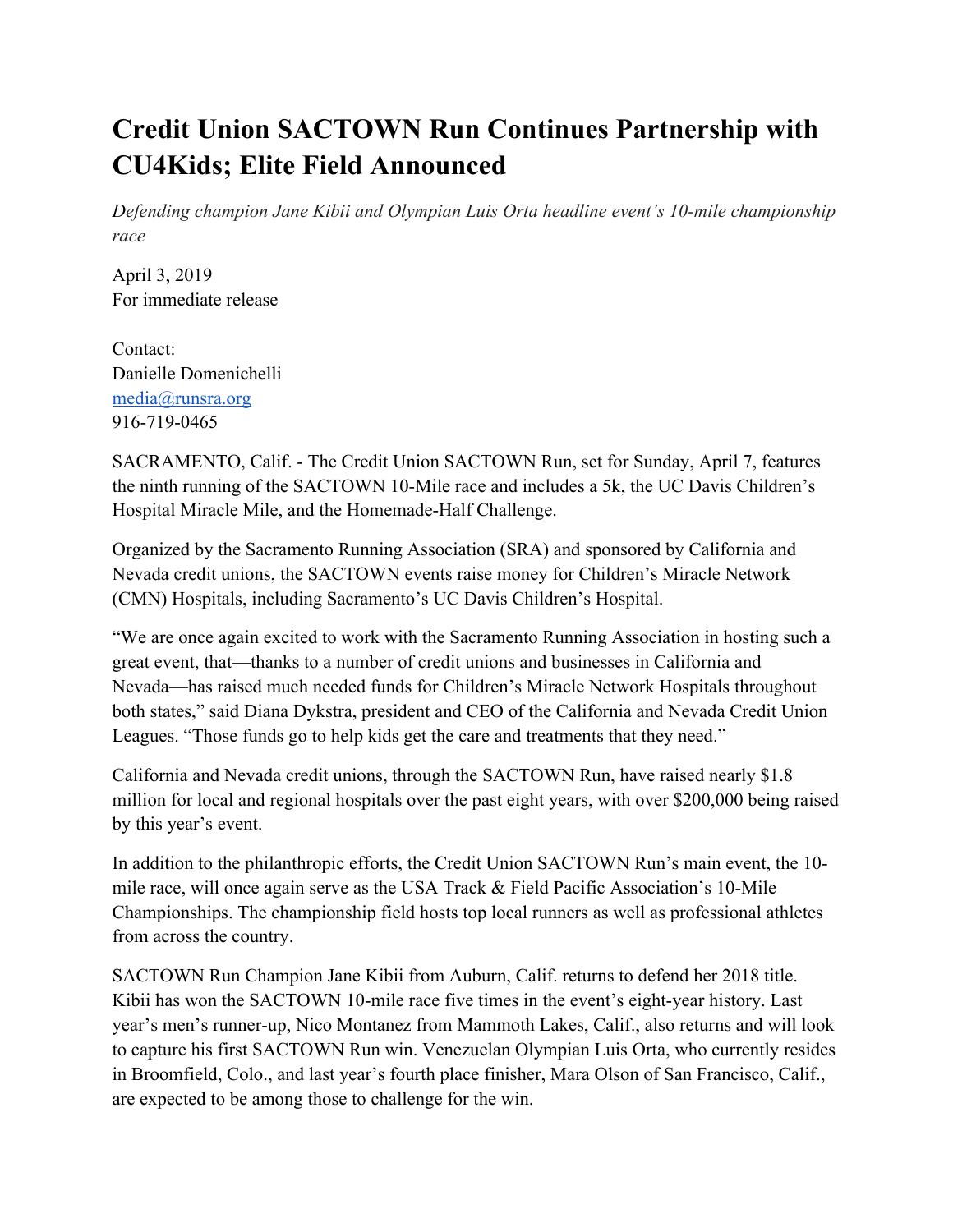"In our continued effort to be a force for good in Sacramento, the SRA is proud to put on the Credit Union SACTOWN Run as part of such a magnanimous cause spearheaded by the philanthropic efforts of the Credit Unions for Kids," said Sacramento Running Association Executive Director Scott Abbott. "We are excited to again bring some of the world's best runners to the streets of Sacramento to make the SACTOWN Run a premier sporting event, in addition to it being a great community event."

## SACTOWN 10-Mile Elite Field:

| Jane Kibii              | Auburn, CA        | Nico Montanez      | Mammoth Lakes, CA   |
|-------------------------|-------------------|--------------------|---------------------|
| Mara Olson              | San Francisco, CA | Luis Orta          | Broomfield, CO      |
| Molly Grabill           | Boulder, CO       | <b>Seth Totten</b> | Santa Barbara, CA   |
| Rachel Mitchell         | Flagstaff, AZ     | CJ Albertson       | Fresno, CA          |
| Samantha Diaz           | Jackson, WY       | William Reyes      | Chico, CA           |
| Kaylee Flanagan         | Louisville, CO    | Malcolm Richards   | San Francisco, CA   |
| Chelsey Albertson       | Fresno, CA        | Jameson Mora       | Mammoth Lakes, CA   |
| <b>Teresa McWalters</b> | San Francisco, CA | Jack Polerecky     | Flagstaff, AZ       |
| Devon Yanko             | San Anselmo, CA   | Dylan Belles       | Flagstaff, AZ       |
| Dani Moreno             | Santa Barbara, CA | Nicholas Spector   | Costa Mesa, CA      |
| Autumn Ray              | Sedona, AZ        | Benjamin Heck      | San Carlos, CA      |
| Allison Grace Morgan    | Bend, OR          | Swarnjit Boyal     | San Luis Obispo, CA |
|                         |                   |                    |                     |

## **SACTOWN Run Details**

Race Start Times Sunday, April 7 7:30 a.m. - UC Davis Children's Hospital Miracle Mile 8:00 a.m. - SACTOWN 5k 8:50 a.m - SACTOWN 10-mile

Race results will be available at www.runsactown.org, with live race updates from @runSRA\_CIM via twitter and live finish line coverage from the Sacramento Running Association's Facebook page.

**Credit Unions for Kids** (CU4Kids) is the brand under which America's credit unions and affiliated organizations fundraise for Children's Miracle Network Hospitals. To date, credit unions have raised more than \$170 million since the introduction of the CU4Kids program in 1996.

**Children's Miracle Network Hospitals** is an affiliation of children's hospitals throughout the country. Children's Miracle Network Hospitals treat more than 17 million patients each year, including 98 percent of all children needing heart or lung transplants and 88 percent of all